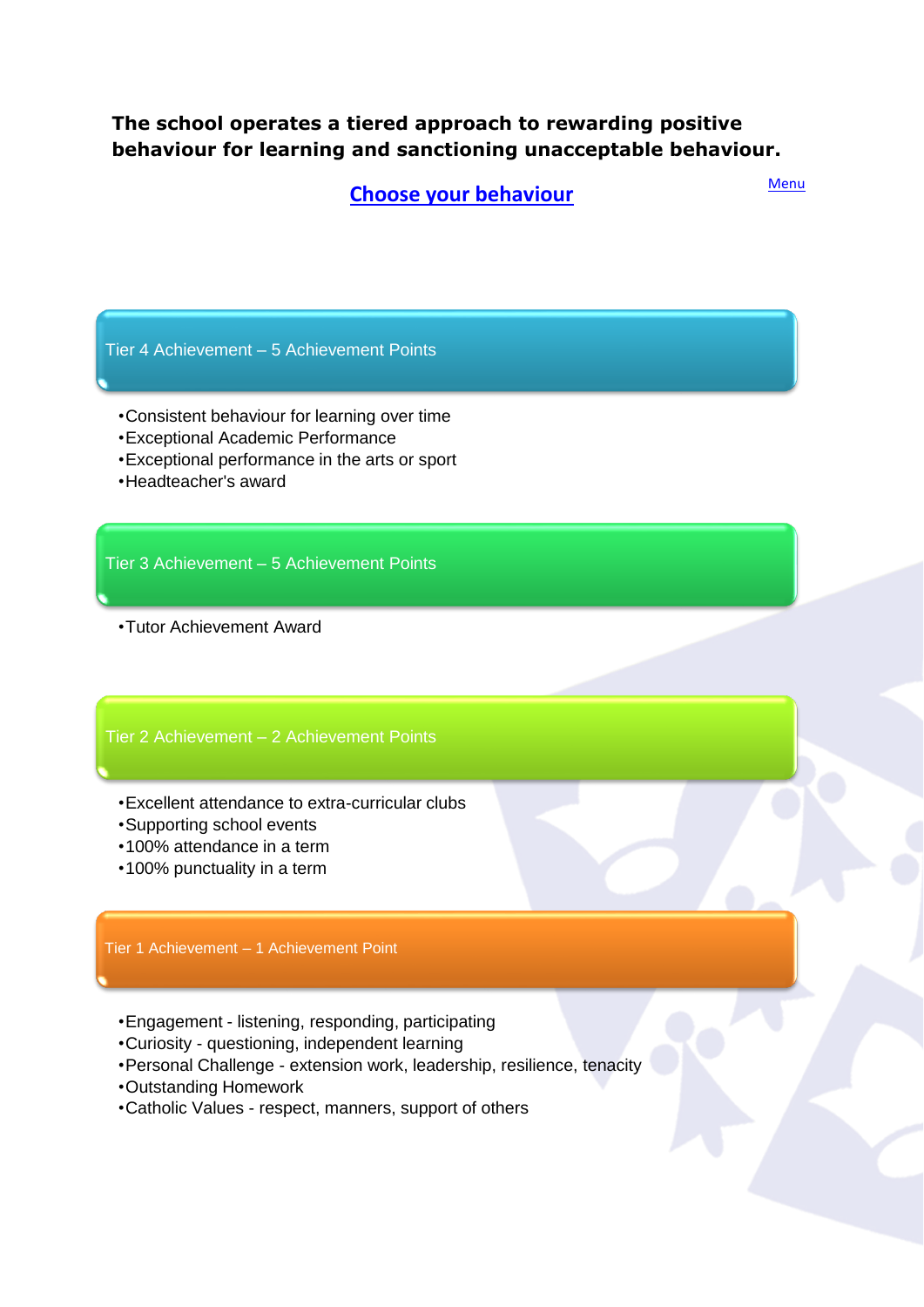# **Affect your outcomes**

### Tier 1 Achievement – Responsibility of all staff

- •Post cards home
- •Achievement Points
- •Phone Call home
- •Verbal Praise
- •Comment based marking

### Tier 2 Achievements - Responsibility of Year Teams

- •Head of Year Certificate
- •Headteacher Certificate
- •Work displayed

Tier 3 Achievement – Responsibility of Year Teams

- •E-mail home
- •Name displayed on plasma screen (weekly)
- •Name in the school newsletter/website
- •Celebration Assembly (each term)
- •Gold Achievement Medal
- •Curriculum Certificates
- •Attendance Draw (each term)

## Tier 4 Achievement – Responsibility of SLT

- •Celebration of Success evening
- •Rewards Vouchers/prizes
- •Prom Pass (Year 11 only)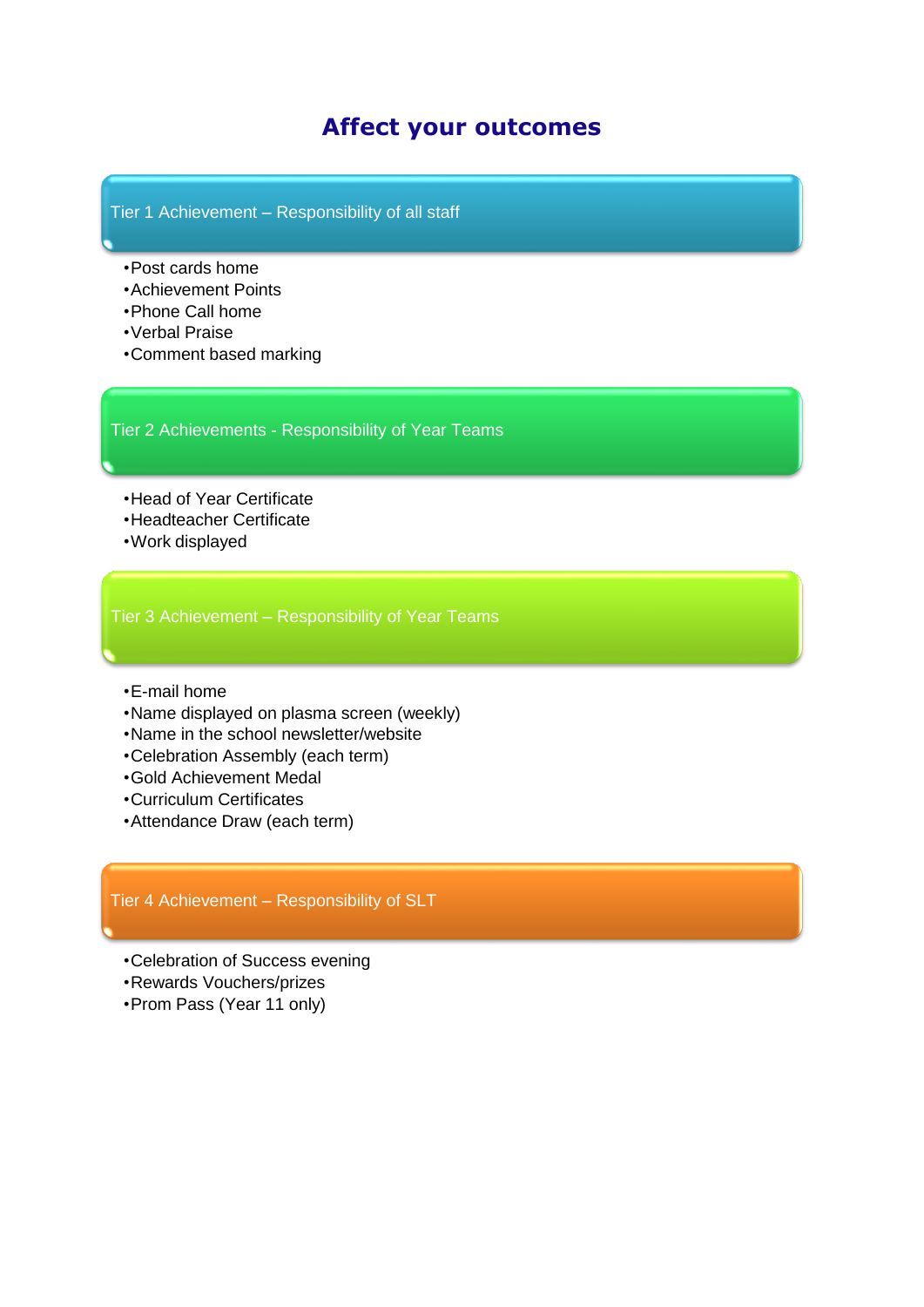# **Choose your behaviour**

## Tier 1 Behaviour

- •Lack of effort (classwork/homework)
- •Minor disruption (talking, out of seat, distracting others)
- •Lack of equipment
- •Eating/drinking in lessons
- •Late for lessons

## Tier 2 Behaviour

- •Persistent lack of effort (classwork/homework) after a "20-Minute" detention has been issued
- •Language not deemed appropriate to the learning environment
- •Persistent poor behaviour after a "20-Minute" detention has been issued
- •Failure to act on teachers' instructions
- •Failure to attend 20 minute detention
- •Mobile phone switched on (followed by confiscation)
- •Incorrect Uniform
- •SLT on-call

## Tier 3 Behaviour

- •Open defiance/repeatedly failing to act on teachers instructions
- •Deliberate disruption of teaching or learning
- •Involvement with a laser pen
- •Inappropriate language towards a teacher
- •Physical aggression and inappropriate physical contact
- •Persistently wearing incorrect uniform
- •Sexual Harrassment
- •Bullying (Verbal, Physical, Cyber, indirect)
- •Language which is deemed hurtful, threatening or discriminatory
- •Vandalism or wilful acts of damage to school property or that of another student
- •Persistent lateness over time
- •Littering/throwing water/ possession of chewing gum
- •Being out of bounds/in a building without permission
- •Failure to attend tier 2 sanctions

## Tier 4 Behaviour

•Persistently breaking the code of conduct (despite tier 3 sanctions and interventions)

## Tier 5 Behaviour

- •Involvementwith weapons (any items made and/or adapted, for causing and/or intending to cause injury)
- •Posession, handling, using, dealing and/or the concealment of drugs
- •Extreme acts of violence/assault or serious/persistent bullying
- •Persistent lack of cooperation despite tier 4 sanctions and interventions
- •Serious incidents of sexual abuse
- •Serious or persistent acts of bullying or online sexual abuse through social media/elctronic devices
- •Repeated acts of sexual harassment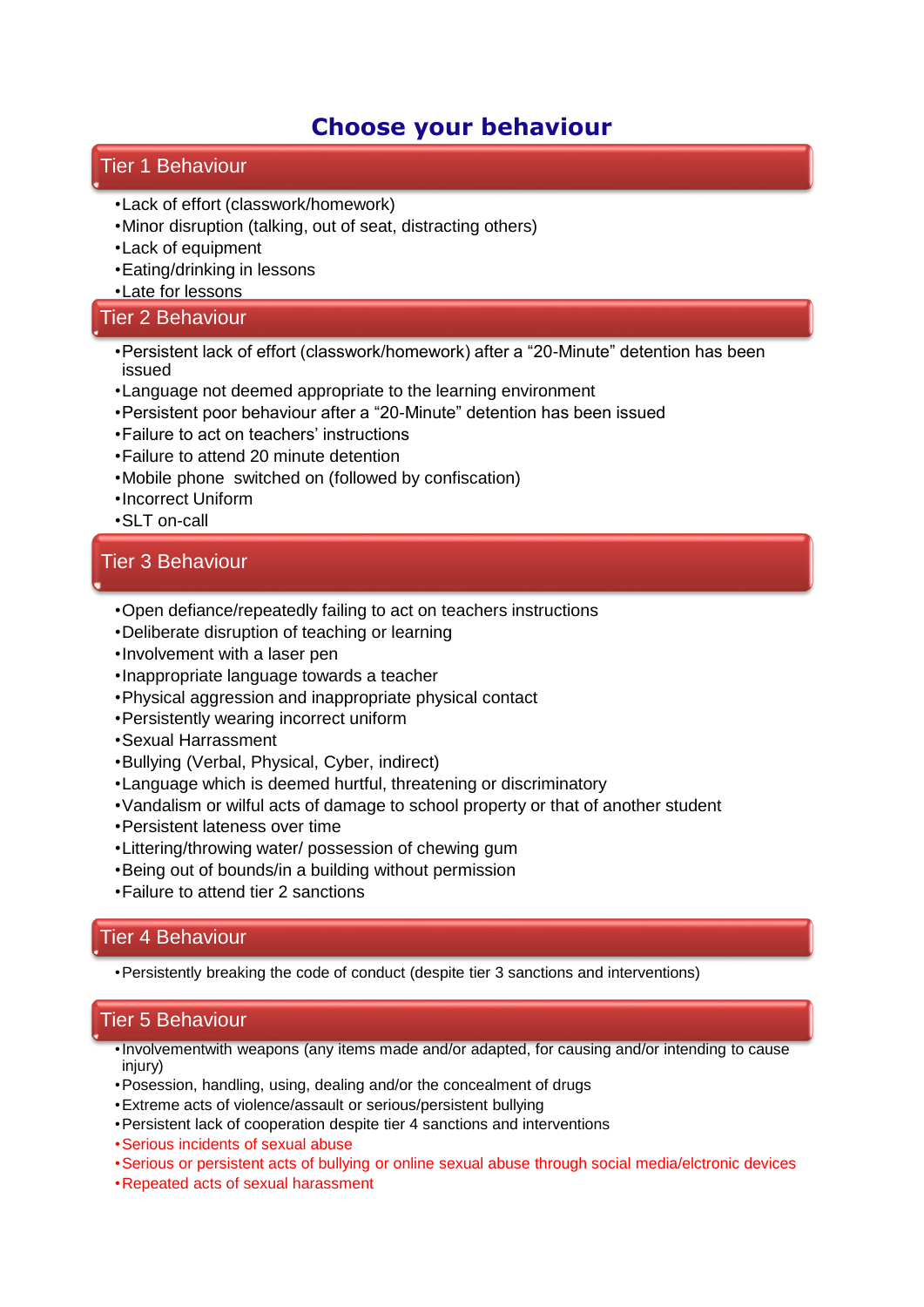# **Affect your outcomes**

## Tier 1 Sanctions – Responsibility of all staff

- •Verbal warning
- •Move seats
- •20 minute Detention (with teacher) and behaviour point recorded

## Tier 2 Behaviour - All staff (Notify HOD)

- •40 minute detention and behaviour point recorded (24 hours notice required)
- •1 hour late detention (24 hours' notice required)
- •Communication with parent/guardian (Planner, e-mail or phonecall)
- •Subject report

## Tier 3 Behaviour - Year Teams & SLT

- •Removal of Prom Pass (Year 11 Only)
- •Internal Exclusion
- •Break & lunchtime isolation (3-5 days)
- •Saturday Detention
- •Year Teams Report
- •SLT Report
- •Community Serviceu7
- •Fixed Term Exclusion

### Tier 4 Behaviour - SLT & Headteacher

- •Pastoral Support Plan
- •Alternative Provision

#### Tier 5 - Headteacher

- •Involvement with **drugs** (possession, handling, using, dealing or concealing), and/or offensive **weapons** (any items made or adapted, for causing or intending to cause injury), extreme acts of violence/assaults **will** result **in permanent exclusion** from the school.
- •Serious incidents of sexual abuse will result in permanent exclusion
- •Persistent lack of cooperation will result in permanent exclusion
- •Serious or persistent acts of bullying or online sexual abuse through social media/elctronic devices may result in permanent exclusion
- Repeated acts of sexual harassment may result in permanent exclusion

**Menu**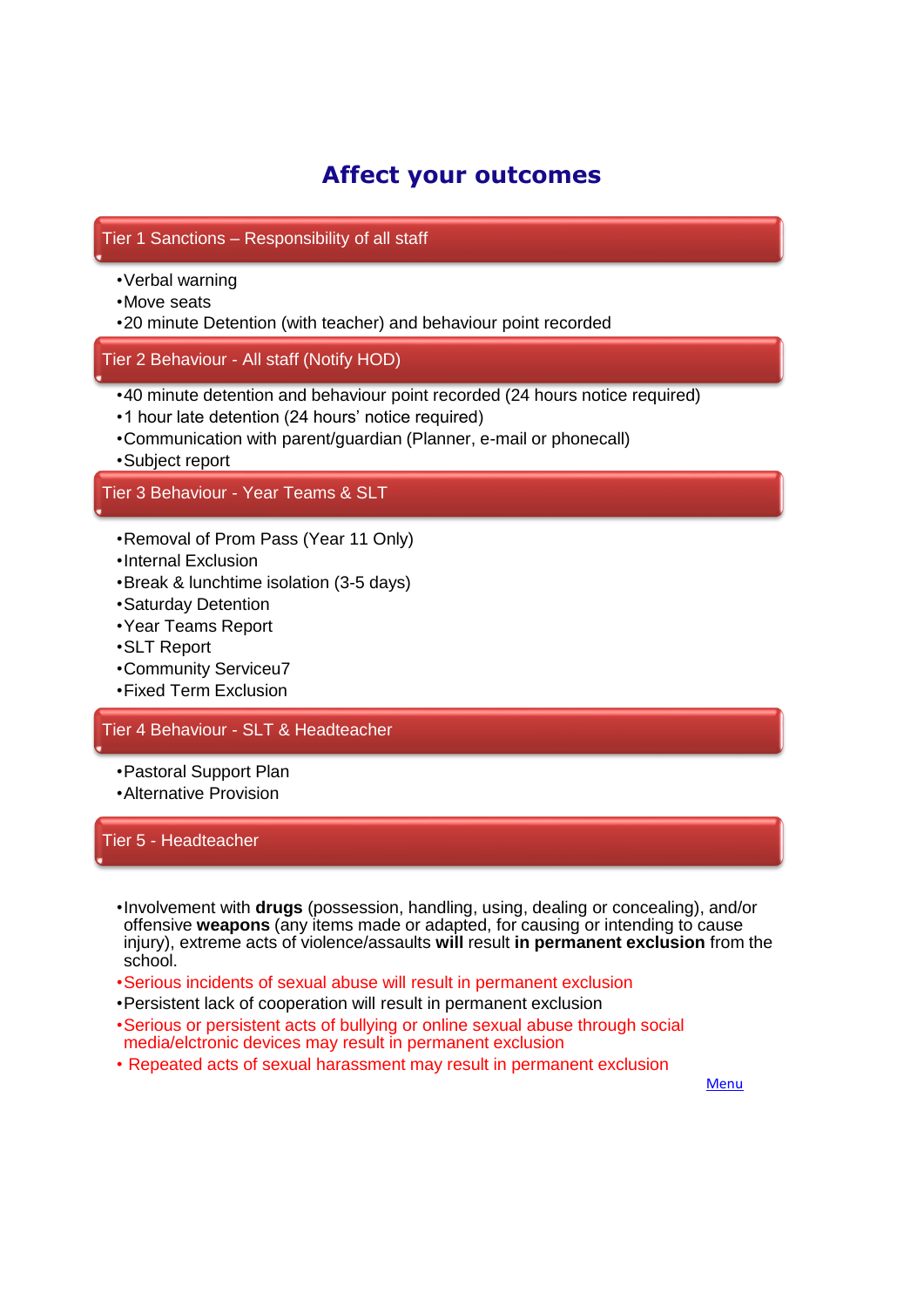# **Classroom consequences to Non-Productive behaviour**

All staff should follow this procedure when addressing behavioural concerns and promoting positive behaviour for learning during a lesson.